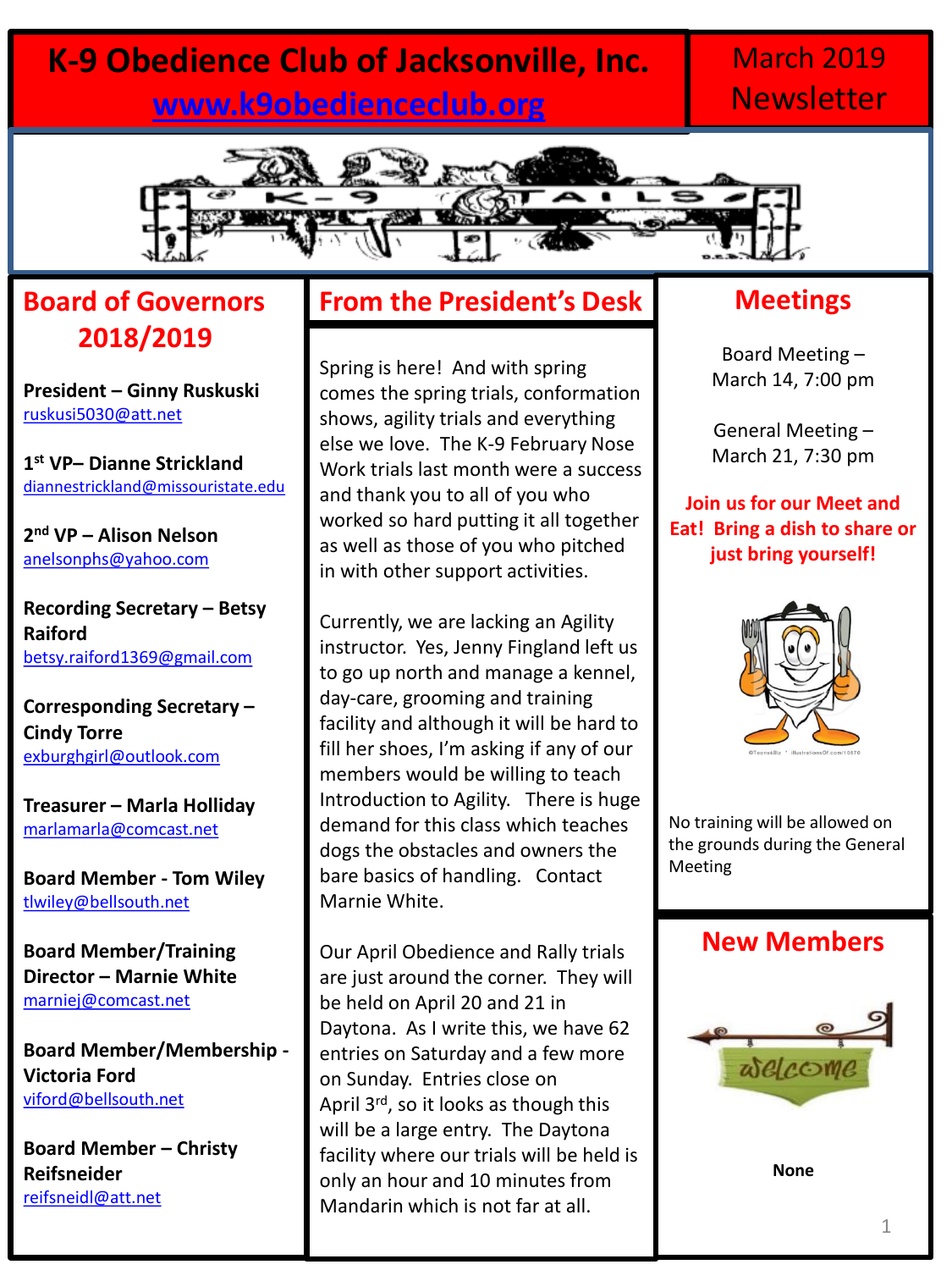## **President's Message – continued**

We will need all the help we can get for stewarding, so please say, "Yes," when Alison calls. I'm expecting all K-9 members who are showing to pitch in once they're out of the ring.

And, of course, we will be having a Spring Clean-up Day sometime in late March/early April. Please join us if you are able. The more people we have, the faster the work goes. Provisional members, it counts as a volunteer activity on your card, and Full Members, it counts toward your 8-hour volunteer requirement for next year. I hate to beg, but this is OUR club, we need everybody to contribute when asked. For new members, volunteering is the best way I can think of to make friends and connections within the club. I hope to see you soon!

*Ginny*

## **Upcoming Events**

#### **March**

03/03 - CCI Training – 2:00 pm 03/10 – Rally/Obedience Practice Group – 12:00 pm 03/14 – Board Meeting – 7:00 pm 03/17 - CCI Training – 2:00 pm 03/21 – General Meeting – 7:30 pm 03/24 – Rally/Obedience Practice Group – 12:00 pm

### **April**

04/07 – Rally/Obedience Practice Group – 12:00 pm 04/11 – Board Meeting – 7:00 pm 04/14 - CCI Training – 2:00 pm 04/18 – General Meeting – 7:30 pm 04/20 – AKC Obedience and Rally Trials in Daytona 04/21– AKC Obedience and Rally Trials in Daytona 04/28 - CCI Training – 2:00 pm`

### **May**

05/05 – Rally/Obedience Practice Group – 12:00 pm 05/05 - CCI Training – 2:00 pm 05/09 – Board Meeting – 7:00 pm 05/16 – General Meeting – 7:30 pm 05/19 – Rally/Obedience Practice Group – 12:00 pm 05/19 - CCI Training – 2:00 pm `

### **Nose Work Trial**



From Robin Richey – Trial Host

The Nose Work trial held in Fernandina Beach was quite a success due to the wonderful response of all the volunteers that helped out at both the NW3 and Elite events held the weekend of 2/23 and 2/24.

We had a full field both days. Out of 35 NW3 competitors there were 10 titles earned. In the Elite division of 28 competitors there were 2 Elite 1, 1 Elite 2 and 3 Elite CH (they move on to Summit Level). By all reports, competitors and volunteers had a good time.

Thanks also go to or Certifying Official, Judy Harris, and Judges, Lloyd O'Quinn and Scott Brannen.

Also special thanks go to Marnie White, Anita Gard, Marla Holliday, Betsy Raiford, Colleen Whalen and Marcia Ladendorff. This event could not have happened without their support and guidance.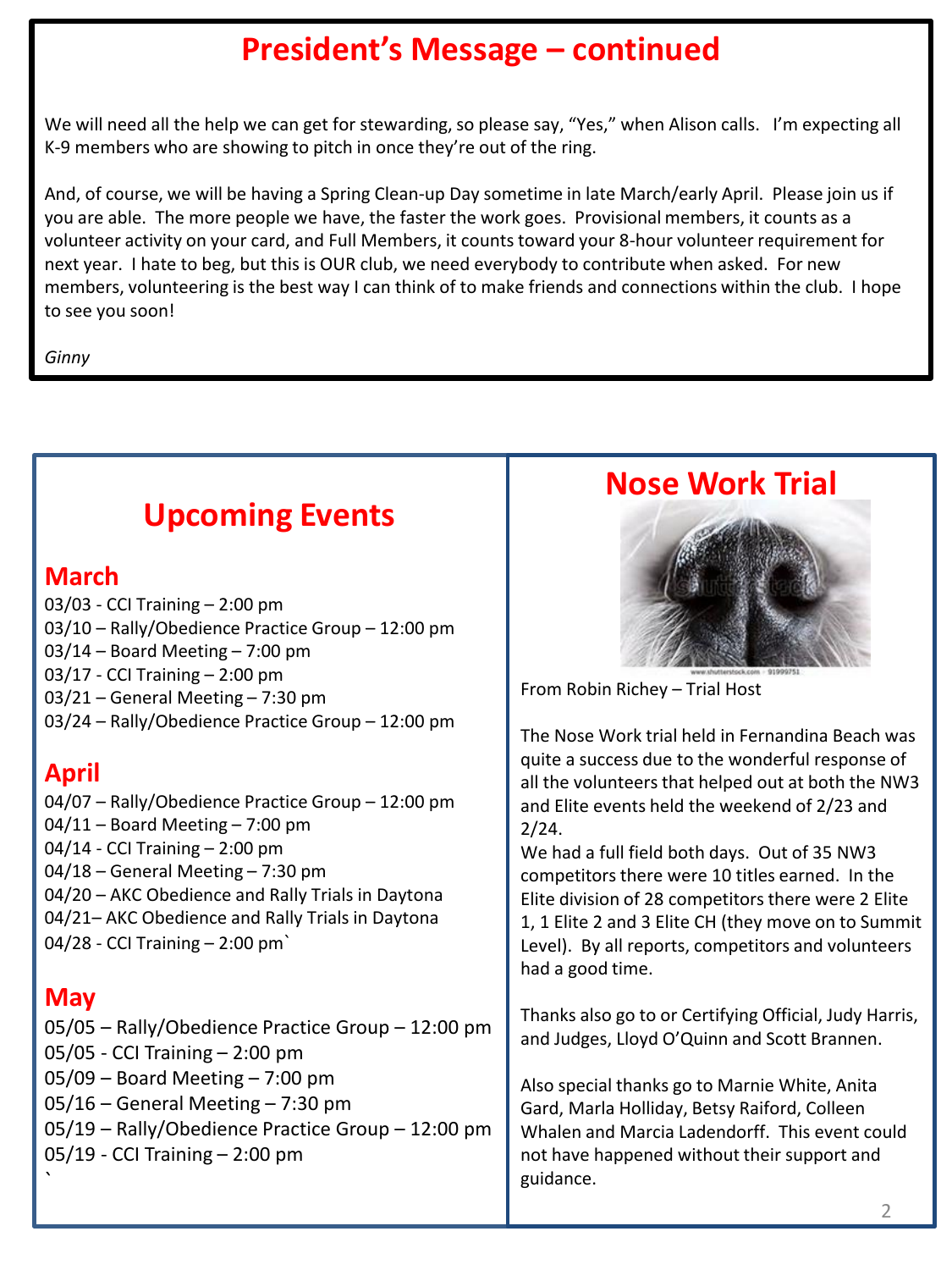### **Volunteers Needed**

From Alison Nelson: K-9 will be holding its AKC Rally and Obedience Trials on April 20 and 21,, 2019 in Daytona. Volunteers are needed.

Your time will apply toward the annual 8 hour volunteer requirement. Completing at least 8 hours of volunteer activities for K-9 each year entitles you to retain the benefit of the class discount and ability to obtain a key to the grounds for the next year. Volunteer hours completed in 2019 will enable you to keep those membership benefits in 2020.

[P](http://www.k9obedienceclub.org/volunteers-needed-obediencerally-trials.html)lease use the link below to volunteer. <http://www.k9obedienceclub.org/volunteers-needed-obediencerally-trials.html>

# **Thanks for Volunteering**

From Marnie White, Nose Work Trial Volunteer Coordinator: Thanks to all the volunteers from our club as well as folks from Gainesville, Orlando and south Florida who came out to support the club Friday, Saturday and Sunday with Nose Work Trial. And special thanks to Robin Ritchey for acting as the trial host. She did a great job.

Other volunteers included: Betsy Raiford, Sherry Bailey, Ann Hamlin & Art Tinker, Cindy Torre, Penny Crispell & Mike Rose, Colleen Whalen, Nancy Alberts, Nancy Refsnider, Donna Edison, Betsy Reiney, Marcia Ladendorff, Susan Howard, Norma Pettigrew, Edina Simmons, Megan Hammerling, Anthony Alessandrina, Kathy Vaughn, John & Cynthia Kantner, Dennis Nelson, Lisa Dodge, Fran Gorman, Anita Gard, and Marla Holliday.

## **Please Host a Meeting in 2019!**

Signing up to host or hostess a meeting just means making a commitment to come to the meeting and bring a light snack to share with members afterwards. We're still looking for a host or hostess for April. Won't you sign up?

*March – Pot Luck Dinner April - ? May – Marnie and Marla June – Pot Luck Dinner July – Ginny Ruskuski August – Betsy September – Pot Luck Dinner October – Donna and Norma November – Dianne Strickland December – Pot Luck Dinner*

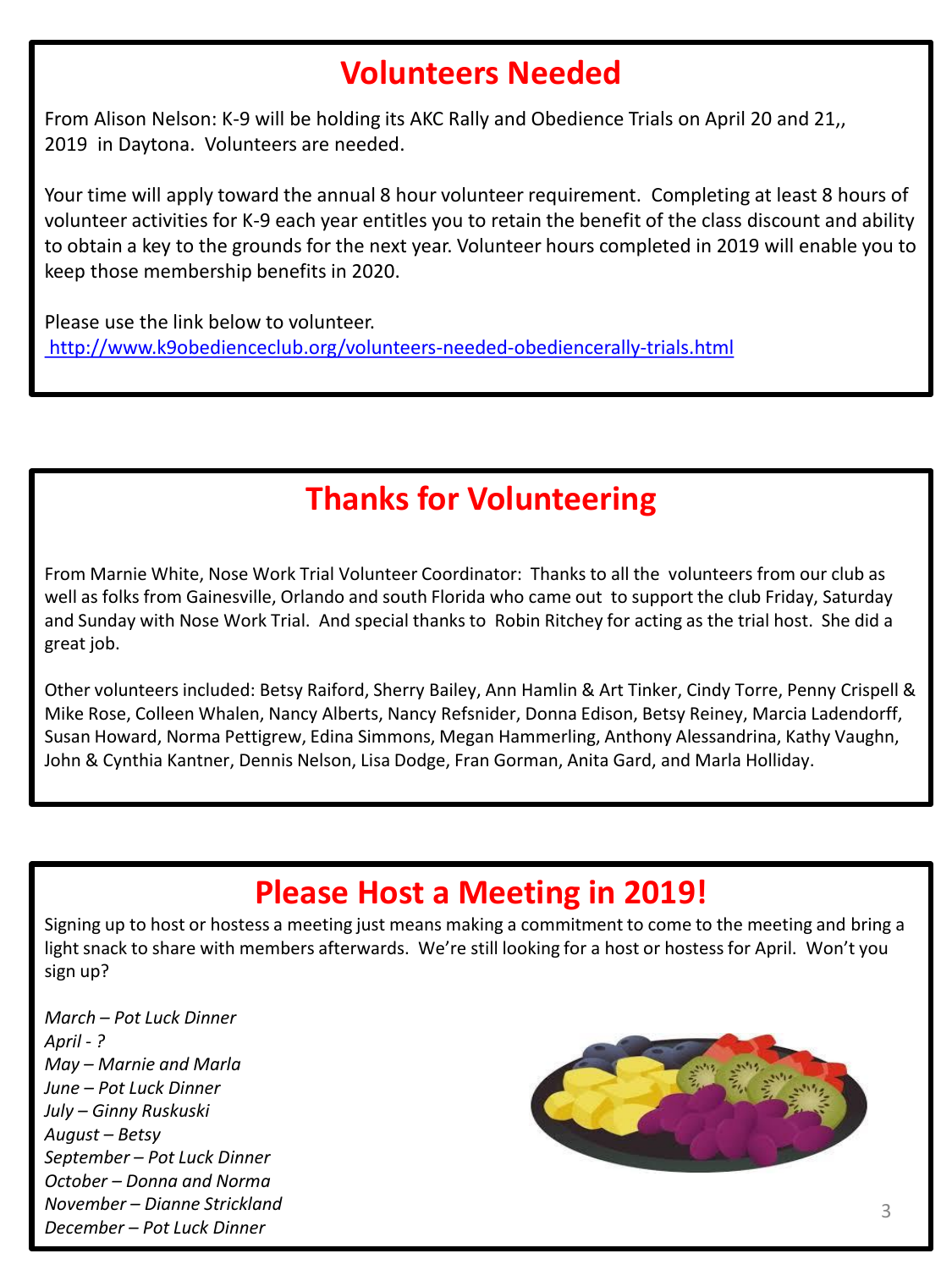### **Trials and Tales**

Contributed by Dianne Strickland

**Lament of a Utility Dog**

As told by Toby UDT

It's Christmas and I'm going crazy!!!! She hasn't done anything with me since we went on that long trip and she got so excited after we did our utility tricks and got another of those ribbons she's so attached to. Yeah, the whole gang has gone out and played but that doesn't count. She hasn't taken me out by myself. And to top it all off, she's started taking Ami to the basement! Ami! She isn't ever **her** dog! Ah, I remember the good old days . . .

Years ago, before the other dogs moved in, she'd take me everywhere. It wasn't all good. I do remember that first long car trip when I drooled the entire time. But that **was** a good day. I got one of those ribbons she's so fond of. And then it got worse – I got scared. I couldn't bear to be away from her, and I couldn't understand why she was unhappy when I came to her. I didn't fully understand why those other dogs sitting beside me in the ring didn't come too??? Must be dumb.

And we worked and we worked. It was **so** sweet. I had all her attention. And then we traveled again, and I got more of those ribbons she likes so well. I even got other things (ashtrays, trophies) which seemed to excite her more. Strange people, these humans.

Then we really had fun. We went out into the woods, and I got to follow her scent to a big pile of goodies. Wow, was that neat or what? But it only lasted a while, and then it was time for more indoor training and training, and training . . . I started to really enjoy those Thursday evenings. It's **so** good to see and smell old friends. And finally we started travelling again, and I got those ribbons she likes so well.

It must be that every time we travel and get a certain number of ribbons (sometimes we get two, but they look the same to me, but she really gets excited when we get two????) that she feels I need a reward because then I get to do something really special. This time we started running through tunnels and over teeter-totters; I **really** liked this! Too bad she's so slow; maybe I can train her to run a little faster? Even while we were having all this fun we started training new stuff. I liked it. I got to run and jump on my own. We did this stuff a long time, and then we started to travel again. It was pretty hard for me. Sometimes there were things going on that just demanded my attention more than she did. But she kept at it, and we traveled even more. Then I got more ribbons, and she and everyone else got **really** excited. (I still don't quite understand why.)

And now it's been weeks since we've done anything. I don't understand – where's my new fun activity? Aren't we going to train to do something else? If you guys could talk to her, tell her to quit fooling around with that Ami and do something with me, I really would appreciate it.